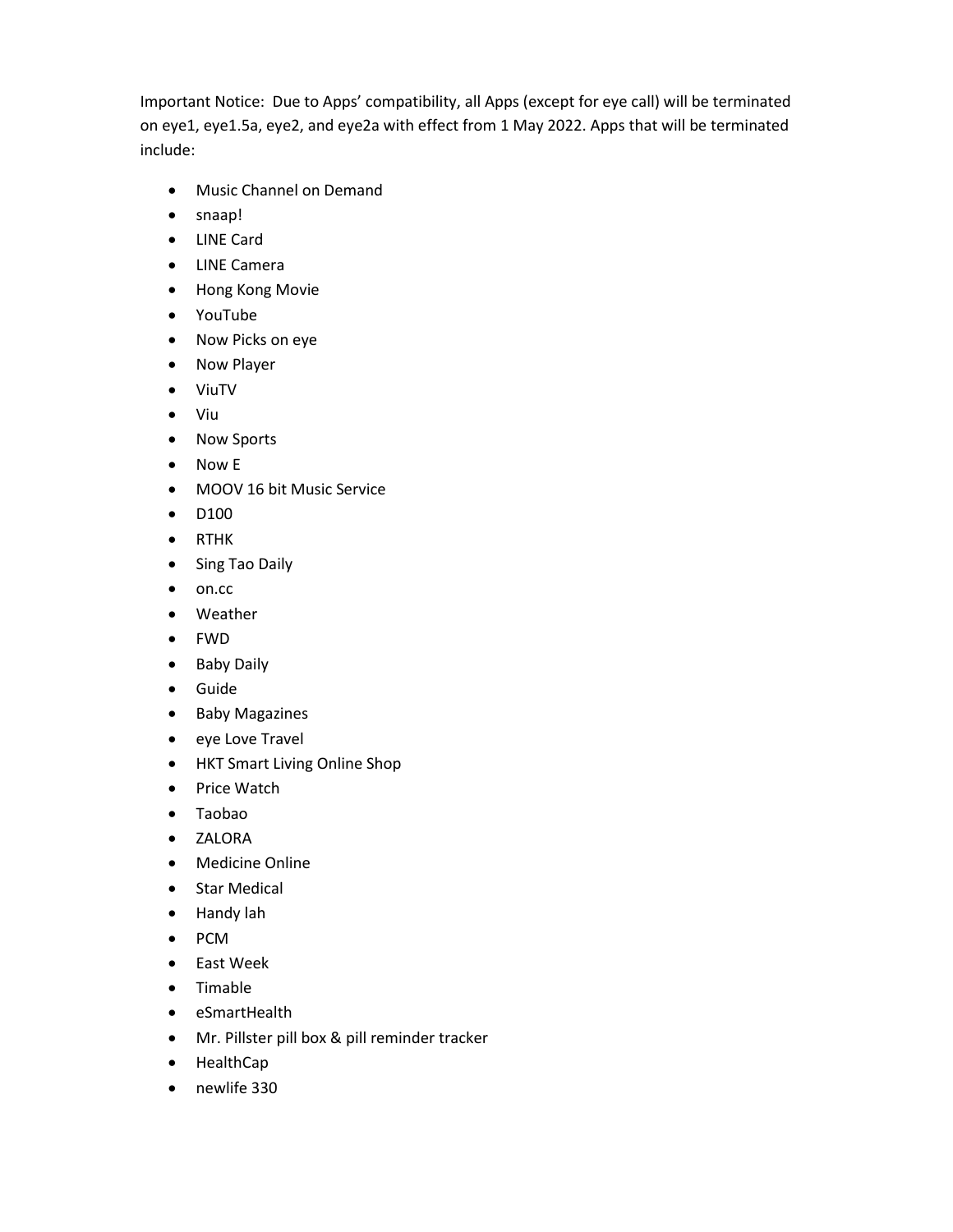- Happy Retired
- eDR
- $e$  e123
- Schooland
- Handheld Culture eBook store
- Google Translate
- Google Earth
- Google Street View
- Get Set Parents
- Mobile Betting Service
- Racing Touch
- eye fit
- Now668 (HD)
- Now News
- South China Morning Post
- HKJC
- Wine
- RTHK Elderly
- Midland Realty
- Horoscopes
- Investment World
- Smart Consumption
- Travel
- e-Care Link service
- eye Recipe Search
- Cook Jor Maid
- 4-Lang Recipes
- Knorr What's for Dinner Tonight
- Cooking Man Recipes
- Green Monday Jockey Club GIY Recipes
- DayDayCook
- 4-Lang Recipes
- iCook
- Kris Wan Vegcolours Home Kitchen
- **•** Gigi Cooking
- RTHK Recipes
- MSL Recipes
- **•** Towngas Recipes
- Kid's Recipes
- Video Player
- Music Player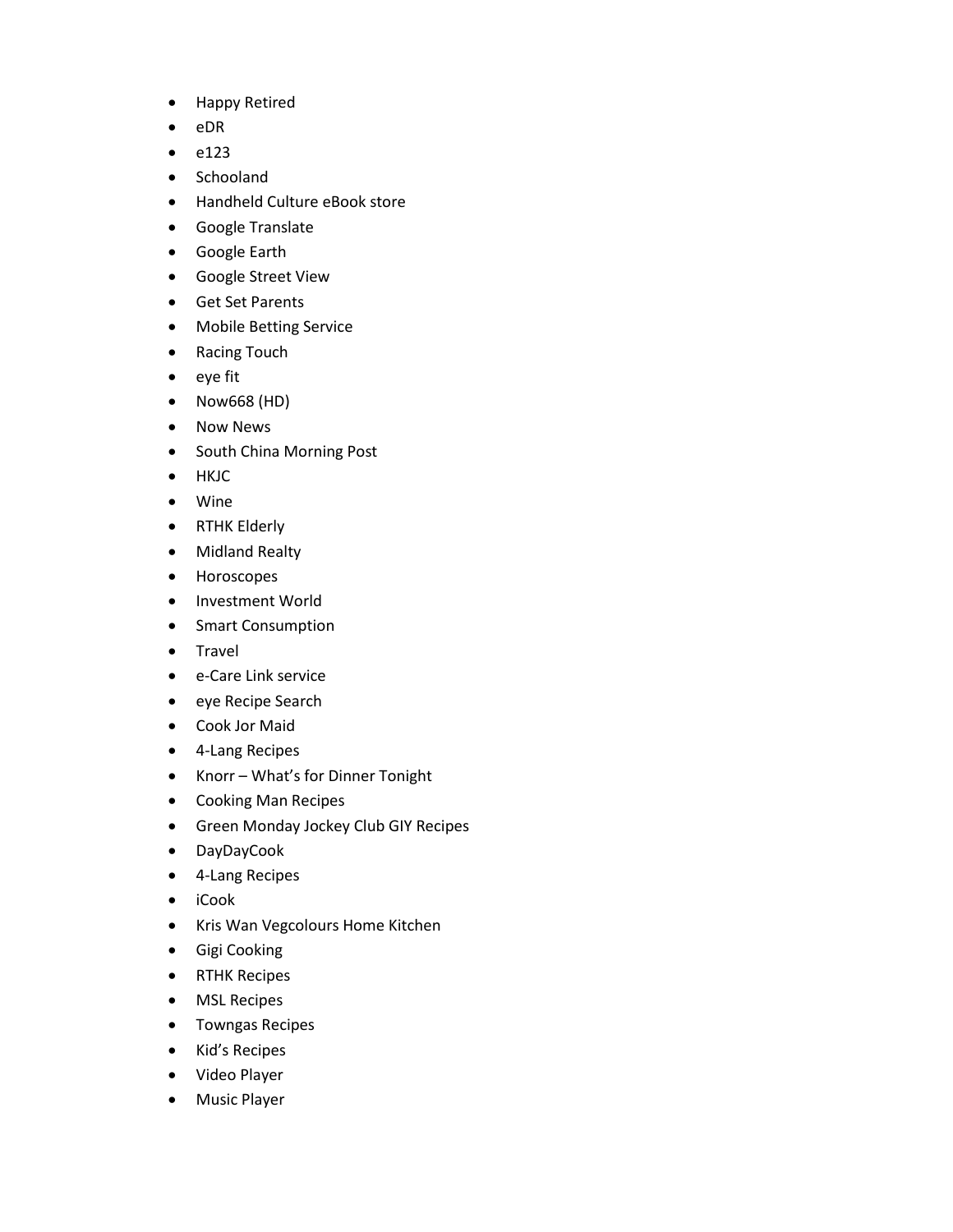- Little Chef Recipes
- Disney Storytelling
- Disney Daily Greetings
- Disney Children Songs
- Flash Card
- Smart Matching
- Idiom Game
- Cambridge YLE
- Kids ABC Phonics Lite
- Kids Learn to Read Free
- Kids ABC Letter Lite
- Kids A-Z
- Cambridge English Reader
- Reading Ferris Wheel
- Putonghua on eye
- Little Fox English Free version
- Voice of America on eye
- HK Primary Chinese Learning
- Erudite Dictionary
- **•** Bedtime Stories For Children
- Kidlo Coding Games for Kids on eye
- Happy Circus
- Modern Primary Mathematics
- eye Blockly Games
- IQ Quiz (Kindergarten)
- Family IQ Quiz (Kindergarten)
- Now Player Junior Service
- All-Rounded Exercises
- IQ Quiz (Tertiary)
- Family IQ Quiz (Tertiary)
- Chinese Word Quiz
- World Fairy Tales
- Jetso Corner
- Useful Telephone No
- Country Code
- PCCW Wi-Fi
- Facebook
- Mobile BusInfo (no LBS)
- Mini Bus
- HK Flight Info
- Lunar Cal